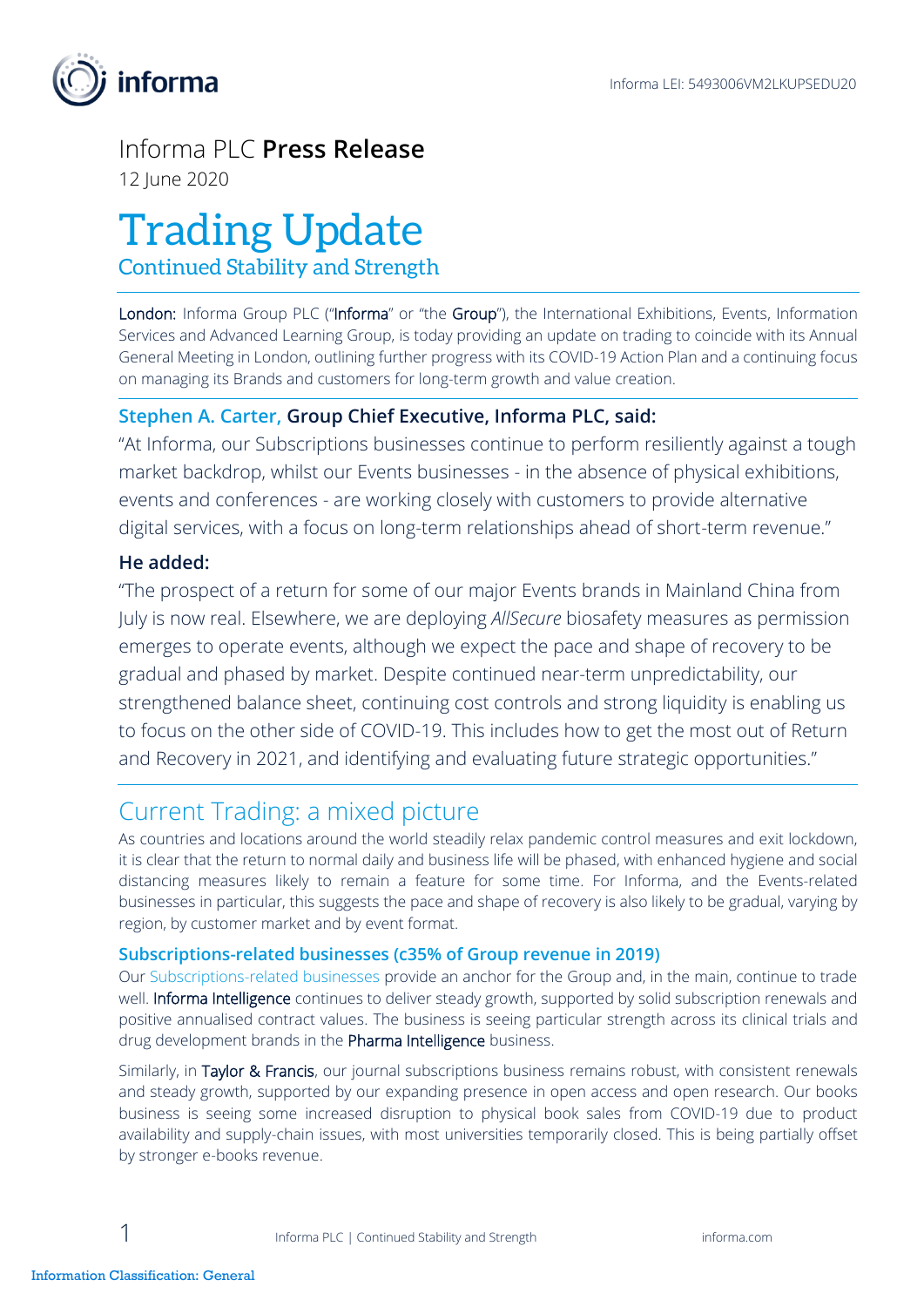

#### **Events-related businesses (c65% of Group revenue in 2019)**

As expected, in the two months since the First Quarter Trading Update, the Events-related businesses have not traded any physical product anywhere in the world due to COVID-19. The events teams have focused on further events rescheduling where possible and, where not, looked at other ways to engage and provide value to customers through digital or hybrid events, marketing services and targeted lead generation.

Looking forward, as expected, there is minimal physical product scheduled for June but we are now planning to run a number of major events in China from early July, with *China Beauty Expo* in Shanghai the first scheduled major Informa brand to be held on the other side of the COVID-19 pandemic.

Activity in China has picked up pace through the past month, with authorities recognising the controlled nature of trade shows and with exhibitors confident and keen to participate to help rekindle trading activity. Absent any resurgence of the virus and reimposition of more restrictive control measures, the outlook for those brands due to run in the region through the second half looks encouraging.

Elsewhere, it remains a mixed picture and it is clear that some locations will take a lot longer to come out of the other side of COVID-19, both in terms of the permissions and practicalities of running an event and the confidence of participants to return. For similar reasons, international travel looks set for a gradual recovery, which will impact those events more reliant on international, rather than solely domestic participation.

In Informa's largest market, the United States, the Group is now assuming a low probability that any physical events will run before September, with most brands due to run in July/August either rescheduled, cancelled or switched to a fully digital event, including *Black Hat*, our major Cyber Security brand. Even within the United States, it is clear that the pace of return and recovery will vary state-to-state, with different local guidelines and restrictions in place and varying attitudes amongst local communities.

#### **Informa…All Secure Standard for Events**

One of the ways the Group is building permission with authorities to run events and confidence with Colleagues and Customers to participate, is by introducing enhanced measures that raise the level of hygiene and bio-safety at events.

Following collaboration amongst leading organisers, association partners and a range of suppliers, we have helped to establish the All Secure standard for the events industry, a best-practice playbook of processes and guidelines that can be incorporated to ensure the highest standards of hygiene, safety and cleanliness.

Informa AllSecure is the adoption of this industry standard for our business and includes 10 key commitments that all Informa events will meet in future, ranging from enhanced cleaning processes, to noncontact registration, the potential use of face masks and physical distancing measures.

# Update on COVID-19 Action Plan

Informa's COVID-19 Action Plan continues to shape the Group's response to the pandemic, ensuring the company reacts quickly to the evolving situation, prioritising the safety and wellbeing of Colleagues and Customers whilst managing the business for long-term growth and value creation.

This includes continued support for Colleagues, both personally and professionally, providing flexibility, guidance and support wherever possible and ensuring everyone has the tools necessary for effective remote working. In addition, targeted financial assistance continues to be made available to any Colleagues in particular hardship due to COVID-19 through the Informa Colleague Support Fund.

From an operating standpoint, The Postponement Programme is now largely complete. As part of this, 160+ brands have now been cancelled or rephased from 2020 to 2021, representing ±£300m revenue, and a further 300+ brands have committed to a digital rather than a physical event in 2020. Encouragingly, where events have been cancelled and the focus shifted to 2021, customer demand for rebates has been relatively low, underlining the quality of our brands and pent-up demand for product.